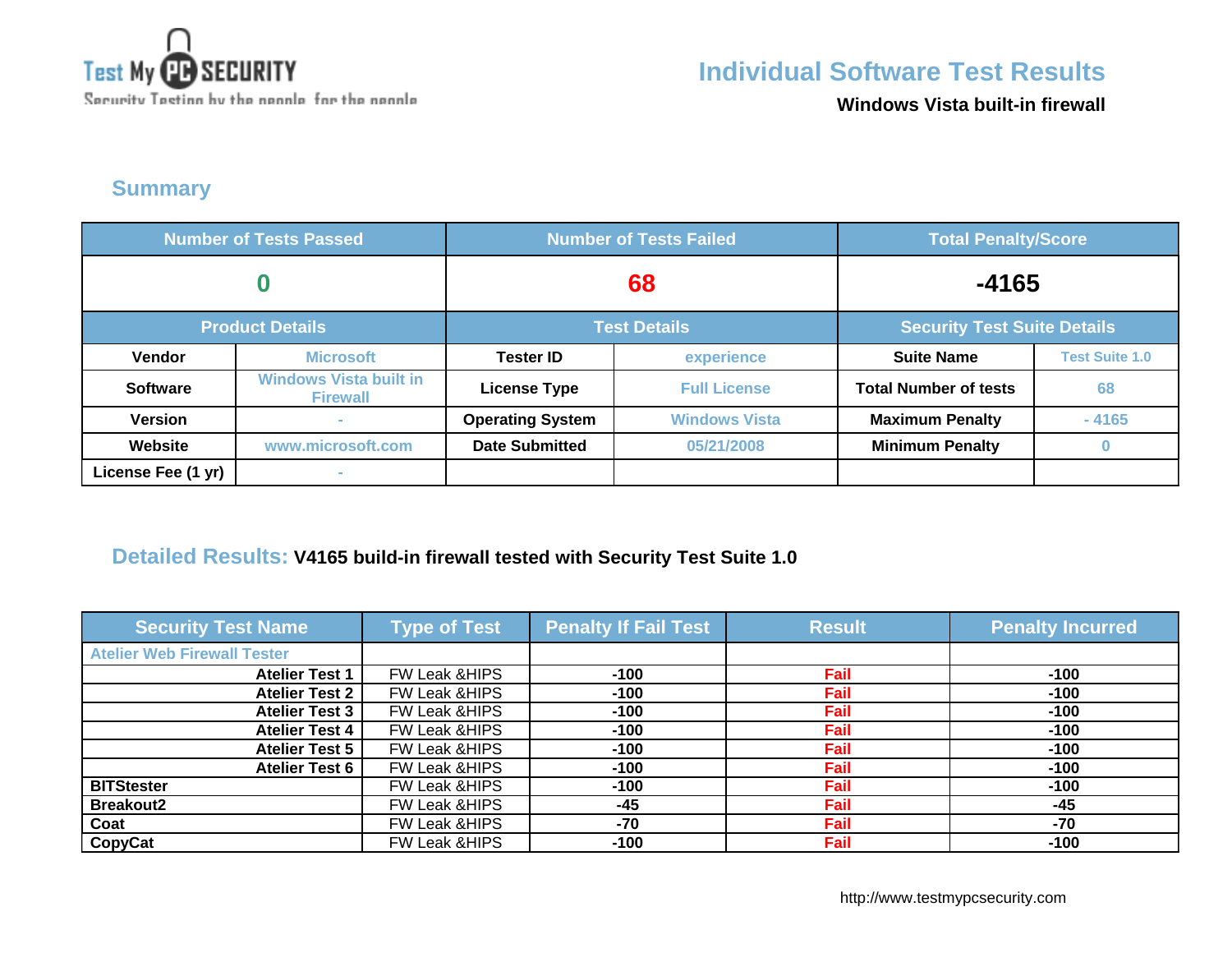

Security Testing by the neaple for the neaple

# **Individual Software Test Results**

### **Windows Vista built-in firewall**

| <b>Security Test Name</b> | <b>Type of Test</b> | <b>Penalty If Fail Test</b> | <b>Result</b> | <b>Penalty Incurred</b> |
|---------------------------|---------------------|-----------------------------|---------------|-------------------------|
| <b>CPIL Suite</b>         |                     |                             |               |                         |
| Test 1                    | FW Leak &HIPS       | $-100$                      | Fail          | $-100$                  |
| Test 2                    | FW Leak &HIPS       | $-100$                      | Fail          | $-100$                  |
| Test 3                    | FW Leak &HIPS       | $-100$                      | Fail          | $-100$                  |
| <b>Comodo ICMP</b>        |                     |                             |               |                         |
| <b>ICMP Test 1</b>        | FW Leak Only        | $-100$                      | Fail          | $-100$                  |
| <b>ICMP Test 2</b>        | FW Leak Only        | $-100$                      | Fail          | $-100$                  |
| <b>DNStest</b>            | FW Leak Only        | $-45$                       | Fail          | $-45$                   |
| <b>DNStester</b>          | FW Leak Only        | $-45$                       | Fail          | $-45$                   |
| <b>Delete Volume</b>      | <b>HIPS Only</b>    | $-45$                       | Fail          | $-45$                   |
| <b>FireHole</b>           | FW Leak &HIPS       | $-100$                      | Fail          | $-100$                  |
| <b>FPR</b>                |                     |                             |               |                         |
| and CPIL Test 1           | FW Leak &HIPS       | $-100$                      | Fail          | $-100$                  |
| and CPIL Test 2           | FW Leak &HIPS       | $-100$                      | Fail          | $-100$                  |
| and CPIL Test 3           | FW Leak &HIPS       | $-100$                      | Fail          | $-100$                  |
| and Wallbreaker Test 1    | FW Leak &HIPS       | $-25$                       | Fail          | $-25$                   |
| and Wallbreaker Test 2    | FW Leak &HIPS       | $-25$                       | Fail          | $-25$                   |
| and Wallbreaker Test 3    | FW Leak &HIPS       | $-25$                       | Fail          | $-25$                   |
| and Wallbreaker Test 4    | FW Leak &HIPS       | $-25$                       | Fail          | $-25$                   |
| and PCFlank               | FW Leak &HIPS       | $-100$                      | Fail          | $-100$                  |
| Ghost                     | FW Leak &HIPS       | $-50$                       | Fail          | $-50$                   |
| Jumper                    | FW Leak &HIPS       | $-100$                      | Fail          | $-100$                  |
| <b>Keylogtest</b>         | <b>HIPS Only</b>    | $-100$                      | Fail          | $-100$                  |
| <b>KiLL</b>               | <b>HIPS Only</b>    | $-45$                       | Fail          | $-45$                   |
| LeakTest v 1.2            | FW Leak Only        | $-100$                      | Fail          | $-100$                  |
| <b>Osfwbypass</b>         | FW Leak &HIPS       | $-100$                      | Fail          | $-100$                  |
| <b>PCFlank</b>            | FW Leak &HIPS       | $-100$                      | Fail          | $-100$                  |
| Runner                    | FW Leak &HIPS       | $-100$                      | Fail          | $-100$                  |
| <b>Spycar Suite</b>       |                     |                             |               |                         |
| <b>HKCU Run.exe</b>       | <b>HIPS Only</b>    | $-10$                       | Fail          | $-10$                   |
| <b>HKCU RunOnce.exe</b>   | <b>HIPS Only</b>    | $-10$                       | Fail          | $-10$                   |
| HKCU_RunOnceEx.exe        | <b>HIPS Only</b>    | $-10$                       | Fail          | $-10$                   |
| <b>HKLM Run.exe</b>       | <b>HIPS Only</b>    | $-10$                       | Fail          | $-10$                   |
| <b>HKLM RunOnce.exe</b>   | <b>HIPS Only</b>    | $-10$                       | Fail          | $-10$                   |
| HKLM_RunOnceEx.exe        | <b>HIPS Only</b>    | $-10$                       | Fail          | $-10$                   |
| IE-HomepageLock.exe       | <b>HIPS Only</b>    | $-10$                       | Fail          | $-10$                   |
| IE-KillAdvancedTab.exe    | <b>HIPS Only</b>    | $-10$                       | Fail          | $-10$                   |